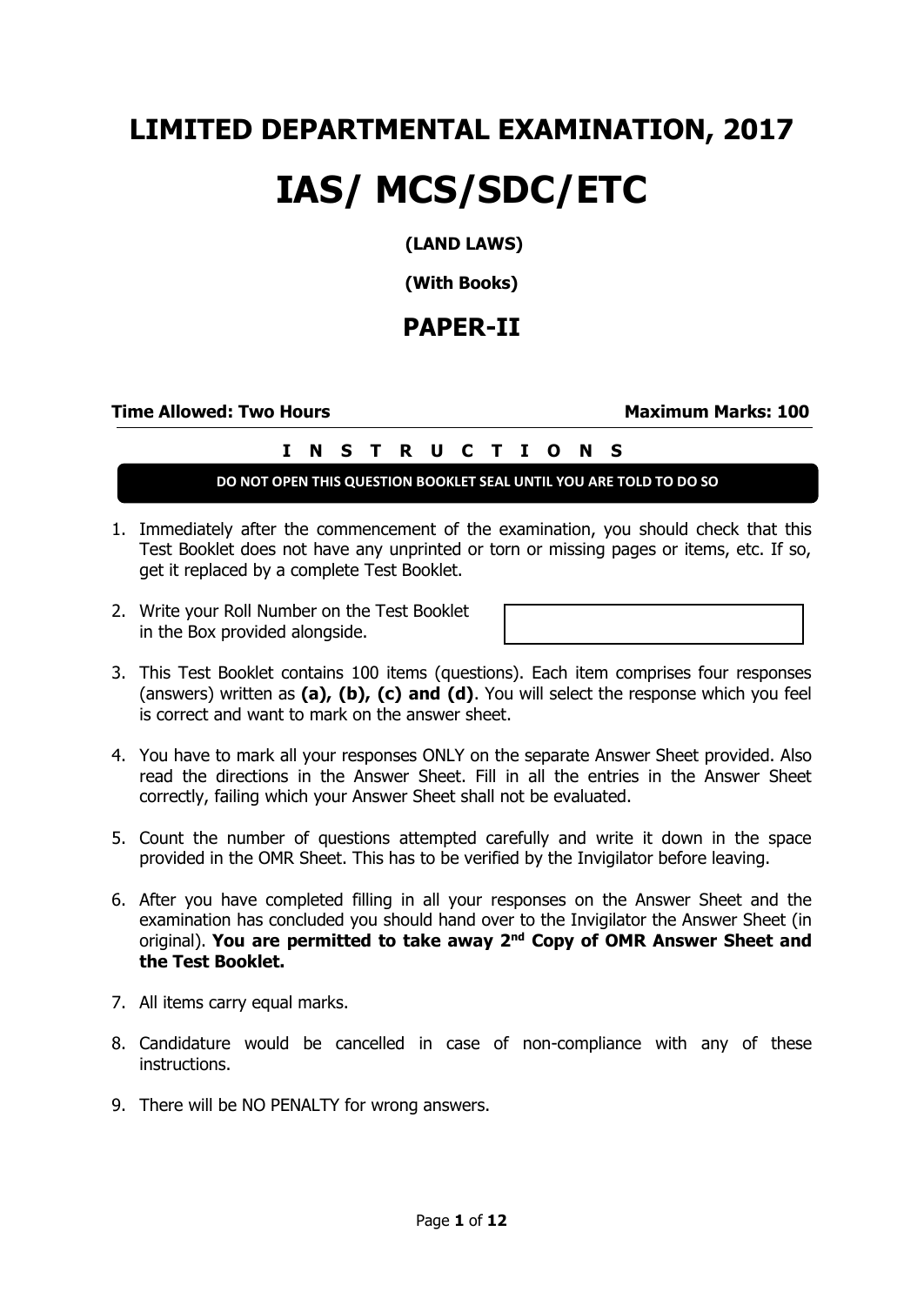### **Question Starts**

- 1. The Manipur Land Revenue and Land Reforms Act, 1960 (No.33 of 1960) was enacted by the  $-$ (a) Manipur Legislative Assembly
	- (b) Lok Sabha
	- (c) RajyaSabha
	- (d) Parliament
- 2. The Long Title of the Manipur Land Revenue and Land Reforms Act, 1960 (No.33 of 1960) reads as –
	- (a) The Manipur Land Revenue and Land Reforms Act, 1960 (No.33 of 1960)
	- (b) An Act relating to land revenue and land reform measures
	- (c) An Act to consolidate and amend the law relating to land revenue in the State of Manipur and to provide for certain measures of land reform
	- (d) It extends to the whole of Manipur.
- 3. The Manipur Land Revenue and Land Reforms Act, 1960–
	- (a) extends to those areas as specified from time to time issued by the order of the State Government.
	- (b) extends to the whole of the State of Manipur except the hill areas thereof.
	- (c) extends to the whole of the State of Manipur except the hill areas thereof: Provided that the State Government may, by notification in the official Gazette, extend the whole or any part of any section of the Act to any of the hill areas of Manipur also as may be specified in such notification.
	- (d) does not extend to any part of the hill areas.
- 4. Sub-section (1) of section 14 of the Manipur Land Revenue and Land Reforms Act, 1960 empowers the Deputy Commissioner of the district to allot land for -
	- (a) agricultural purposes
	- (b) the purpose of an industry
	- (c) for commercial purposes
	- (d) for fisheries
- 5. Choose the correct option of the officers who have the power to take cognizance of all matters connected with the survey of land, the settlement of revenue rates and the preparation and maintenance of land records:-
	- (a) Sub-Divisional Officer, Assistant Survey & Settlement Officer
	- (b) Deputy Commissioner, Sub-Deputy **Collector**
	- (c) Director of Settlement and Land Records, Assistant Survey and Settlement Officer
	- (d) Survey and Settlement Officer, Sub-Divisional Officer
- 6. Choose the option which areall revenue officers –
	- (a) District Magistrate, Revenue Inspector, Sub-Divisional Magistrate
	- (b) Additional Deputy Commissioner, Sub-Divisional Officer
	- (c) Executive Magistrate, Settlement Supervisor, Supervisor Kanungo
	- (d) Sub-Deputy Collector, Sub-Divisional Magistrate.
- 7. A Revenue Officer while exercising power under the MLR & LR Act, 1960 to inquire into or decide any question arising for determination between the Government and any person or between parties, shall be –
	- (a) a Revenue Court
	- (b) an Arbitrator
	- (c) a Commission of Inquiry
	- (d) a Magisterial office
- 8. An appeal shall lie from every original order, if the order is passed by the Sub-Divisional Officer, to the
	- a) Sub-divisional Officer
	- b) Tribunal
	- c) Deputy Commissioner
	- d) Assistant Survey and Settlement **Officer**
- 9. The limitation of appeal in the case of first appeal is –
	- a) 15 days
	- b) 7 days
	- c) 30 days
	- d) 45 days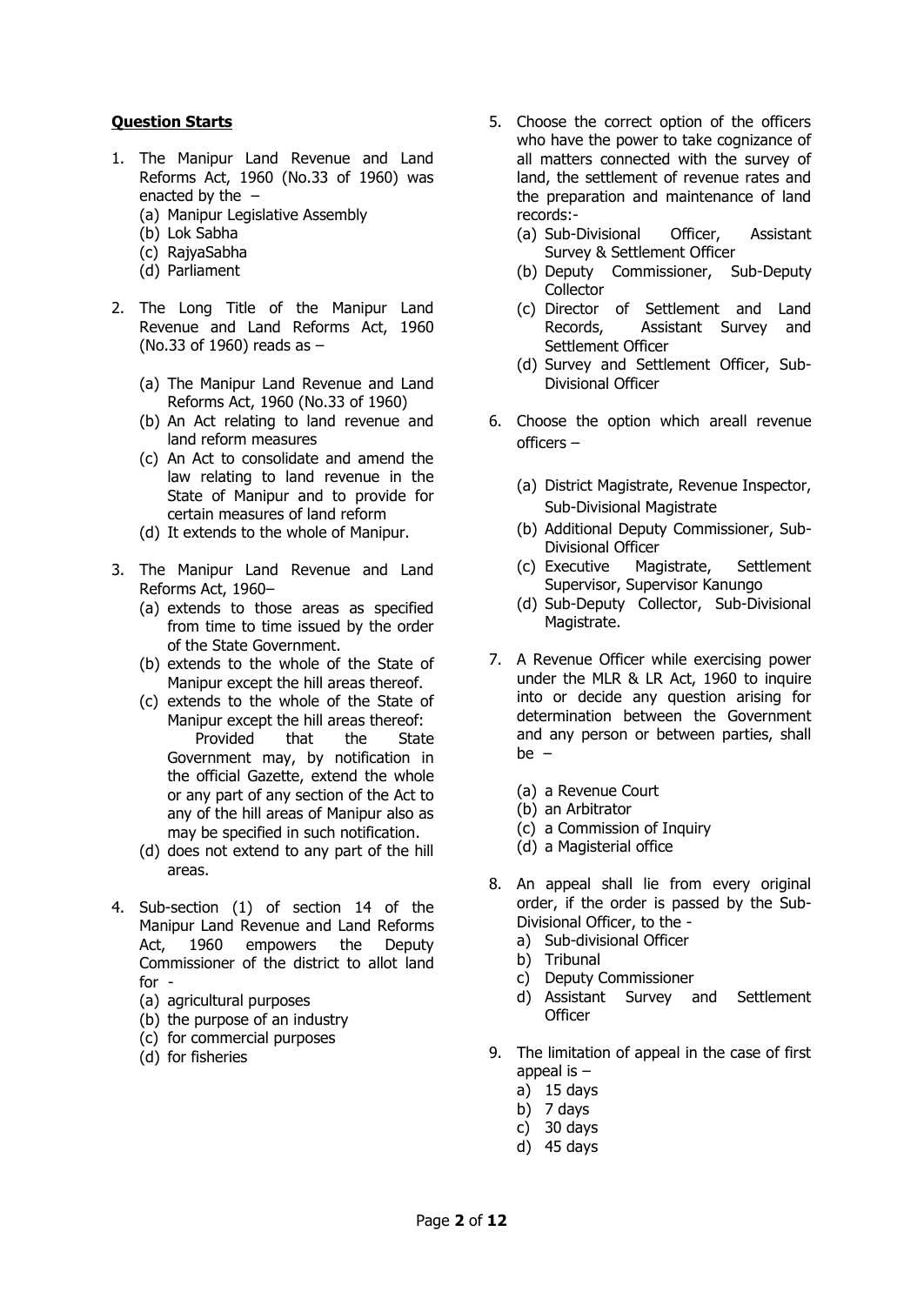- 10. 'Fragment' means a holding of less than
	- a) one hectare
	- b) one and half hectare
	- c) two hectares
	- d) three hectares
- 11. A petition for partition may be made to the Deputy Commissioner under –
	- a) Section 51-A
	- b) Section 51-B
	- c) Section 51-C
	- d) Section 51-D
- 12. When question of title arises in a partition case, the Deputy Commissioner –
	- a) shall be guided by the decision of the Civil Court
	- b) need not be guided by the decision of the Civil Court
	- c) shall act on the order of the Chief **Secretary**
	- d) shall act on the decision of the local club
- 13. Every person, governed by the MLR & LR Act, 1960, shall apply for registration of mutation of his land under –
	- a) Section 45
	- b) Section 46
	- c) Section 47
	- d) Section 48
- 14. Every summons to be issued by a Revenue Officer shall be, in the case of a party, in -
	- (a) Form 10 or 11
	- (b) Form 11 or 12
	- (c) Form 26 or 27
	- (d) Form 30 or 31
- 15. Subject to the provisions of the MLR&LR Act, 1960 and rules, all or any proceedings taken by a Revenue Officer shall apply the  $-$ 
	- (a) Code of Civil Procedure
	- (b) Code of Criminal Procedure
	- (c) Allotment Rules
	- (d) Land Bye- Laws
- 16. The Assam Land and Revenue Regulation, 1886 –
	- (a) has been repealed by the M.L.R. & L.R. Act, 1960
	- (b) is still in force in the State of Manipur
	- (c) is in force in the office of Deputy Commissioner
	- (d) is in force in the office of Sub-Deputy **Collector**
- 17. Sale of movable property by auction under sub-rule (3) of rule 100 of the MLR & LR Rules, 1961 is announced in
	- (a) Form 20
	- (b) Form 21
	- (c) Form 22
	- (d) Form 23
- 18. Land Records are caused to be prepared under the MLR & LR Rules, 1961 -
	- (a) Chapter V
	- (b) Chapter VI
	- (c) Chapter VII
	- (d) Chapter VIII
- 19. Rules made under the MLR & LR Act, 1960 (a) are required to be placed in the State Legislative Assembly
	- (b) are not required to be placed in the State Legislative Assembly
	- (c) are required to be published in the Manipur Gazette only without placing in the Assembly
	- (d) are not compulsorily required to be published in the State Gazette
- 20. Every application, appeal or other proceeding before a Revenue Officer shall bear
	- (a) a postage stamp of such value as may be notified by the State Government
	- (b) a revenue stamp of such value as determined by the State Government
	- (c) a court-fee stamp of such value as prescribed
	- (d) an affidavit swornin before a Judicial Magistrate
- 21. All applications presented to a Revenue **Court** 
	- (a) shall be disposed of by order
	- (b) shall be disposed of by letter
	- (c) shall be disposed of by notification
	- (d) shall be disposed of by memorandum
- 22. Attachment of immovable property is done by a prohibitory order under rule 105 in
	- (a) Form 14
	- (b) Form 22
	- (c) Form 29
	- (d) Form 34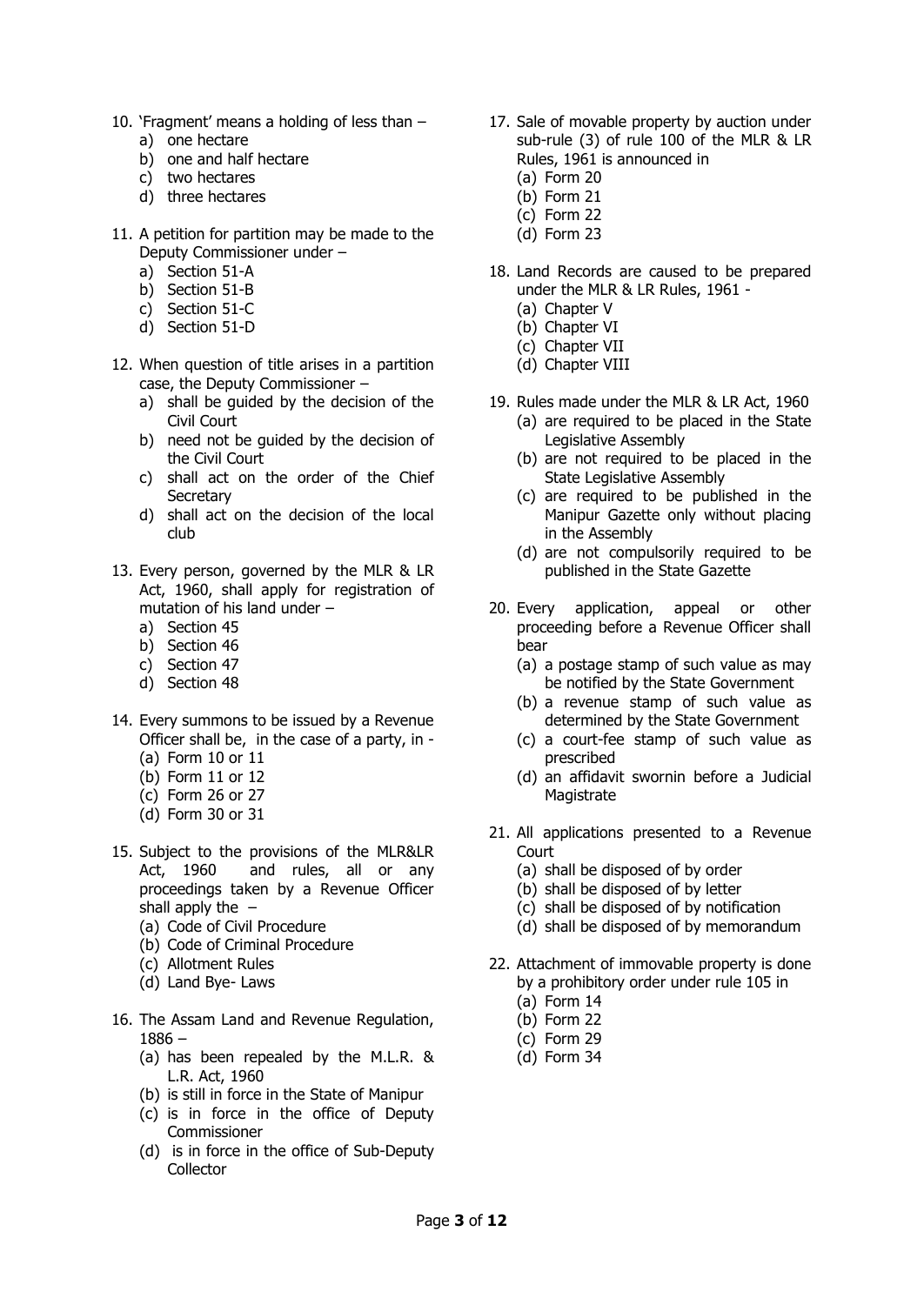- 23. Where a boundary dispute exists, the survey officer shall decide
	- (a) after an enquiry at the spot
	- (b) not necessarily without enquiry on the spot
	- (c) by presumption on the dispute
	- (d) on the material produced by the applicant
- 24. For diversion of land in specified areas,
	- (a) prior approval of the Government shall be obtained
	- (b) prior approval of the Cabinet shall not be required
	- (c) approval of the Minister in-charge of the Revenue Department is sufficient
	- (d) approval of the Deputy Commissioner is sufficient
- 25. Every sum on account of the land revenue shall be payable to the office of -
	- (a) the Sub-Deputy Collector
	- (b) the Deputy Commissioner
	- (c) the Revenue Inspector
	- (d) the Asstt Survey & Settlement Officer
- 26. If any person on whom a summons to attend as witness or to produce any document has been served fails to comply with the summons, the officer may -
	- (a) issue abailable warrant of arrest and order to furnish security
	- (b) re-summon till the appearance of the person
	- (c) ask the person to be represented by another member of his family
	- (d) direct the person to approach the Commissioner (Revenue) to stay his appearance.
- 27. If any party to a case or proceeding before a Revenue Officer does not appear on the date fixed for hearing,
	- (a) the case or proceeding may be heard and determined in his absence
	- (b) the case or proceeding may be heard and determined in his absence or may be dismissed for default.
	- (c) the case or proceeding cannot be heard and determined in his absence at all
	- (d) the case or proceeding may be heard and determined only after thirty days from the date of hearing
- 28. No second appeal may lie
	- (a) after the expiry of ninety days
	- (b) after the expiry of eighty days
	- (c) after the expiry of seventy days
	- (d) after expiry of sixty days
- 29. A revenue officer subordinate to the Deputy Commissioner may review, any order passed by him or by any of his predecessor,
	- (a) without the permission of the Deputy Commissioner within thirty days from the date of the order
	- (b) within sixty days from the date of the order without the permission of the Deputy Commissioner
	- (c) within ninety days from the date of the order with the permission of the Deputy Commissioner
	- (d) within ninety days from the date of the order without the permission of the Deputy Commissioner
- 30. Where any order is passed by a revenue officer directing any person to deliver possession of land or the eviction of any from land, the compliance of the order can be made –
	- (a) by agreement
	- (b) by contract
	- (c) by use of force
	- (d) by enforcing excess revenue
- 31. The value of land used for agricultural purpose can be determined by the revenue officer after taking into consideration –
	- (a) the market value of the dwelling house neighbourhood to that land
	- (b) the market value of the similar land used for similar purpose at any place
	- (c) the market value of the similar land used for similar purpose in the neighbourhood
	- (d) the market value of the land as so determined by the Deputy Commissioner at his discretion
- 32. The Manipur Land Revenue and Land Reforms Rules were made in the year –
	- (a) 1960
	- (b) 1961
	- (c) 1962
	- (d) 1963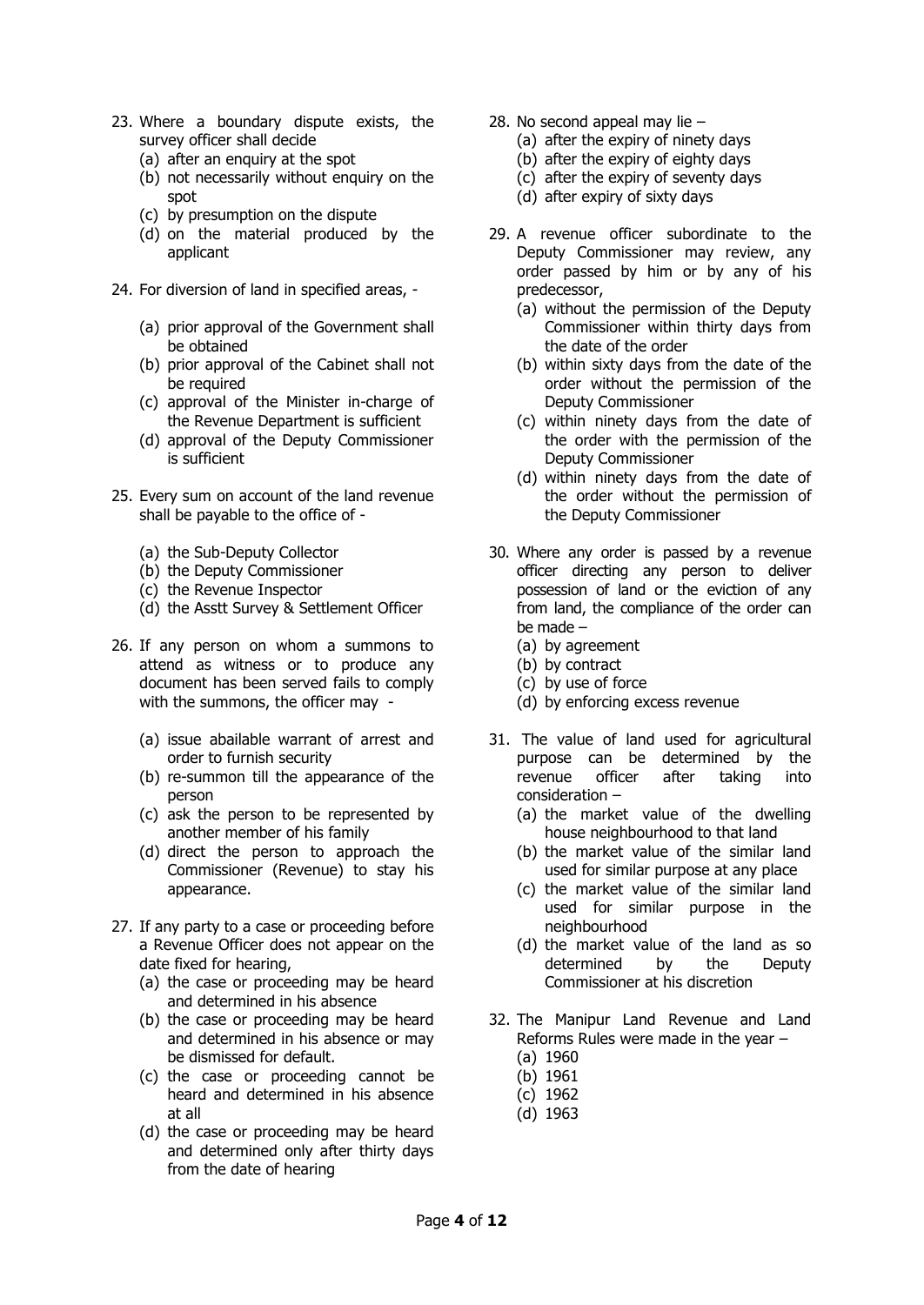- 33. Disputes arising from titles may be tried by –
	- (a) the District Magistrate
	- (b) the Civil Court
	- (c) the Superintendent of Police
	- (d) the Commissioner (Revenue) to the Government of Manipur
- 34. The conduct of revenue survey and the preparation or revision of record-of-rights shall consist of the following stages –
	- (a) offer of settlement followed by cadastral survey
	- (b) revenue attestation followed by field classification
	- (c) traverse survey first and then cadastral survey
	- (d) publication of draft record-of-rights first and then record attestation
- 35. The procedure for revenue courts and of proceedings before revenue officers, under the MLR and LR Rules, 1961 are governed  $by -$ 
	- (a) Schedule I
	- (b) Schedule II
	- (c) Schedule III
	- (d) Schedule IV
- 36. Please read the following order passed by the Court of the Sub-Deputy Collector in a mutation case and answer the correct option :
	- " In the Court of the Sub-Deputy Collector, Bishnupur Mutation Case No.158 of 2015

LeishamthengChaoba Singh of Bishnupur … Petitioner

> Vs MaibamSorojini Devi of Nambol … Opposite Party

O R D E R S Bishnupur, January 22, 2016

Registered as Mutation Case No.158 of 2015.

Both parties are voluntarily present and heard and verified by Jugeswor, Pradhan. The land under patta No.42/350 (New) C.S. Dag No.109 are of 2.12 of Phourel

Class. As per physical possession, the applicant prays to mutate in his name.

Hence the prayer is allowed and send this case to the SK for record correction.

Announced.

Sd/-

Sub-Deputy Collector, Bishnupur".

The answer options are -

- (a) The order is correct and will be upheld on revision by the Tribunal.
- (b) The SDC has no original jurisdictionand the SDO should have passed the order.
- (c) The Order is bad and liable to process afresh inasmuch as no written intimation was given.
- (d)The order must be passed by the Under Secretary Revenue) to the Government of Manipur.
- 37. Rights of a landowner include  $-$ 
	- (a) right to lease limiting for a period of five years
	- (b) right to lease for a period of three years
	- (c) right to lease for a period of ten years
	- (d) right to lease for period whatsoever
- 38. Every person who has become a landowner under the MLR & LR Act, 1960 shall –
	- (a) have at least a transferable right
	- (b) have temporary and transferable right
	- (c) have permanent, heritable and transferable rights in the land
	- (d) havenon-transferable right.
- 39. A landowner
	- (a) has to pay land revenue whatever be the circumstances
	- (b) may not pay land revenue when there is flood or drought
	- (c) maynot pay land revenue when the State Government suspends the payment in those years when crops have failed in such area
	- (d) may be exempted from land revenue when he becomes a co-owner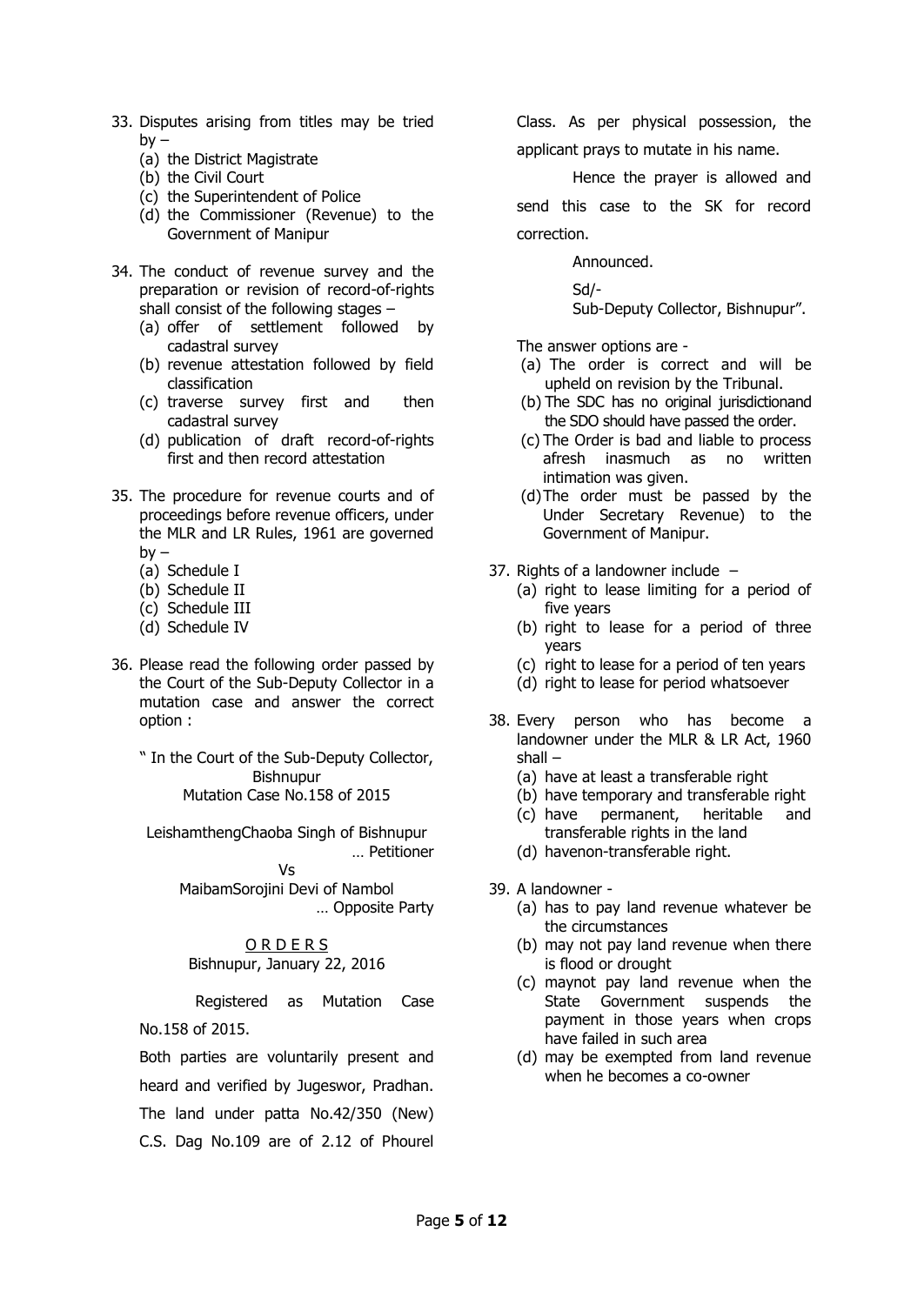- 40. The operation carried out in accordance with the provisions of Survey and Settlement of Land Revenue in order to determine or revise the land revenue payable on lands in any local area are called –
	- (a) a revenue survey
	- (b) a settlement survey
	- (c) a revision of revenue survey
	- (d) the term of settlement
- 41. For the purpose of determining the revenue rates, the settlement officer may –
	- (a) divide any area into units and he shall have regard to the physical features like the trade facilities, agricultural conditions etc
	- (b) determine in accordance with the sale price fixed by the landowner
	- (c) as calculated by the lawyer representing the landowner
	- (d) add the advantage accruing to it from electricity connection.
- 42. In general, when there are no lands held in common, -
	- (a) the lands held in severalty by the applicant for partition cannot be declared a separate holding and should not be separately assessed to land revenue
	- (b) the lands held in severalty by the applicant for partition shall be declared a separate holding and shall be separately assessed to land revenue
	- (c) the lands held by those other than the applicant shall not be declared separate holding
	- (d) the lands held by those other than the applicant shall not be separately assessed to land revenue.
- 43. An appeal against the decision of the Deputy Commissioner making the partition will lie to the Tribunal – (a) within thirty days
	- (b) within forty-five days
	-
	- (c) within sixty days
	- (d) within ninety days
- 44. The power of demarcation under section 52 can be delegated to the Sub-Divisional Officers and the Sub-Deputy Collectors by –
	- (a) the Deputy Commissioner under section 166
	- (b) the State Government under section 166
	- (c) the Commissioner (Revenue) under section 166
	- (d) the Chief Secretary under section 166
- 45. A revenue officer may
	- (a) review any order passed by him only on the application of the party interested
	- (b) review only on his own motion
	- (c) review either on his own motion or on the application of any party interested
	- (d) review only on the order of the Deputy Commissioner.
- 46. An order which has been dealt with by the Deputy Commissioner in appeal or on revision –
	- (a) can be reviewed by the Deputy Commissioner
	- (b) can be reviewed by the Sub-Divisional **Officer**
	- (c) can be reviewed by the Sub-Deputy Collector on the direction of the Deputy Commissioner
	- (d) can be reviewed by the District Court.
- 47. The restriction in transferring of allotted land for a period of ten years from the date of allotment by way of sale, mortgage, exchange, lease or gift is provided in the Manipur Land Revenue and Land Reforms Act, 1960 under :
	- (a) Section 5
	- (b) Section 147-A
	- (c) Section 147-B
	- (d) None of the above
- 48. From the date of publication of the preliminary notification for acquiring the land likely to be required for a public purpose, any person in land which has been notified may object to within:
	- (a) 30 days
	- (b) 90 days
	- (c) 60 days
	- (d) 45 days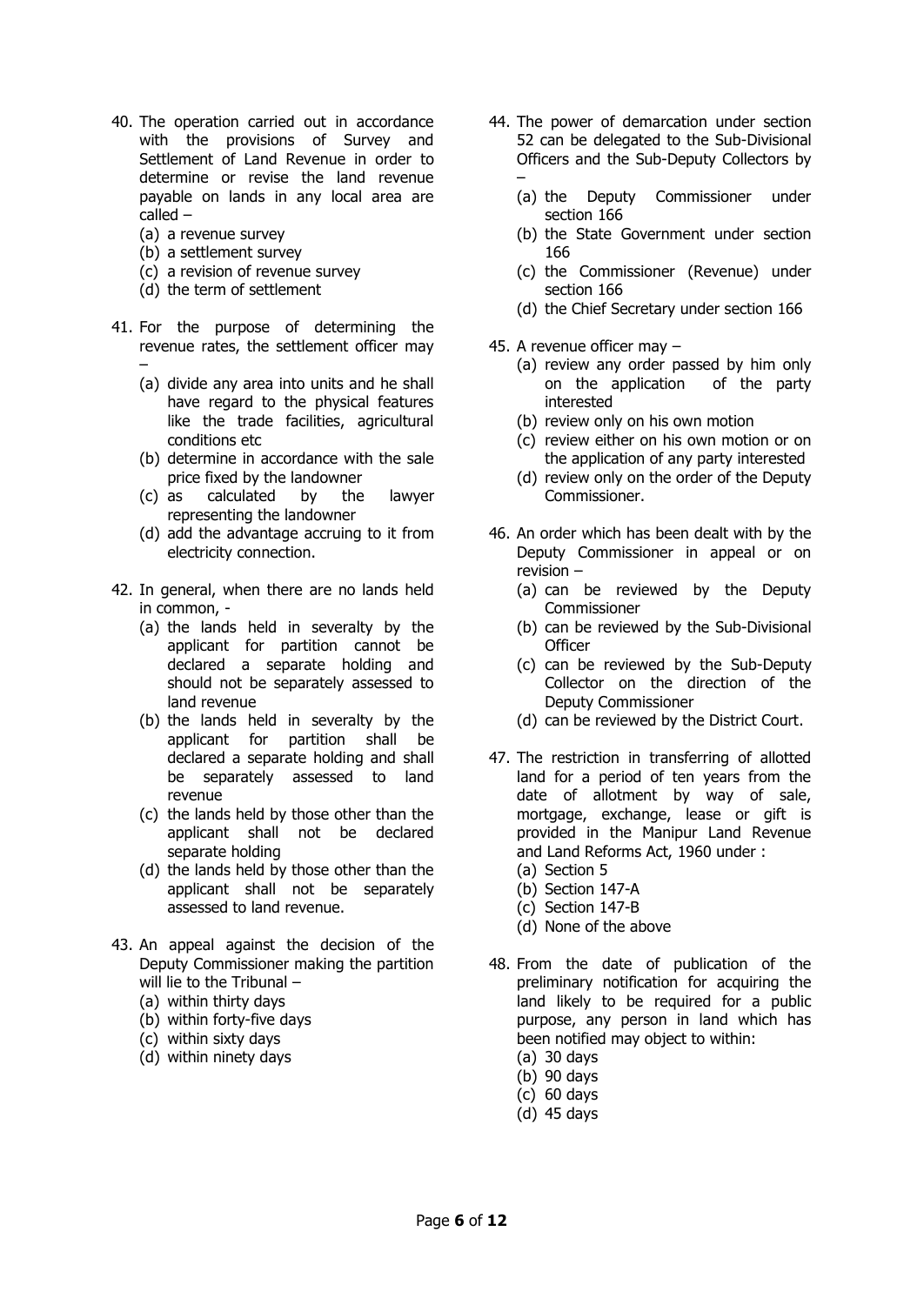- 49. In determining the decrease of assessment on account of land lost by diluvion, it can be taken into consideration the rate sanctioned for similar in the same village or neighboring villages by :
	- (a) Deputy Commissioner
	- (b) Sub-Divisional Officer
	- (c) Sub-Deputy Collector
	- (d) Revenue Commissioner
- 50. In fixing the actual assessment of a plot of land, the area thereof measuring less than 0.01 acre shall be taken to be :
	- (a) 0.01 acre
	- (b) 0.001 acre
	- (c) 0.013 acre
	- (d) 0.01 hectare
- 51. The value of land as well as to profits of agriculture shall maintain a register by :
	- (a) Sub-Deputy Collector
	- (b) Sub-Divisional Officer
	- (c) Deputy Commissioner
	- (d) None of the above
- 52. The revenue rate of any class of agricultural land shall not exceed
	- (a) One-sixth of the value of the yield of the land
	- (b) One-third of the value of the yield of the land
	- (c) One-fourth of the value of the yield of the land
	- (d) One-eighth of the value of the yield of the land
- 53. Before the preparation or revision of record of rights is taken up, there shall be the notification and the proclamation as stated in :
	- (a) Rule 47
	- (b) Rule 42
	- (c) Rule 39
	- (d) Rule 52
- 54. The traverse survey of an area notified under section 26 of the MLR&LR Act, 1960 shall ordinary be carried out by :
	- (a) alignment video
	- (b) lathe alignment
	- (c) theodolite observation
	- (d) by chain system
- 55. When a sale is confirmed, a certificate as required by section 76 shall be given to the purchaser :
	- (a) in Form 36
	- (b) in Form 33
	- (c) in Form 24
	- (d) in Form 25
- 56. As per section 132(1) of the MLR&LR Act, 1960 the notice has to be given by the land owner to the tenant in form 46. This notice shall be given by :
	- (a) hand post
	- (b) speed post
	- (c) registered post
	- (d) Either of the above.
- 57. Under which section of the MLR&LR Act, 1960 the provision of transfer of land belongs to scheduled tribes to another person who is not a member of any such tribes is given.
	- (a) 160
	- (b) 166
	- (c) 154
	- (d) 158
- 58. "Family holding" as per the MLR&LR Act, 1960 means
	- (a) land use for agricultural purpose which is equal to one hectares in area
	- (b) land use for agricultural purpose which is less than three hectares in area
	- (c) land use for agricultural purpose which is equal to three hectares in area
	- (d) land use for agricultural purpose which is more than three hectares in area
- 59. Any Revenue Officer by whom an order was passed in a case or proceeding may  $\_$ , correct any error or omission not affecting a material part of the case or proceeding after such notice to the parties as he may consider necessary.
	- (a) on his own motion
	- (b) on the application of a party
	- (c) either on the application of a party or on his own motion
	- (d) either on his own motion or on the application of a party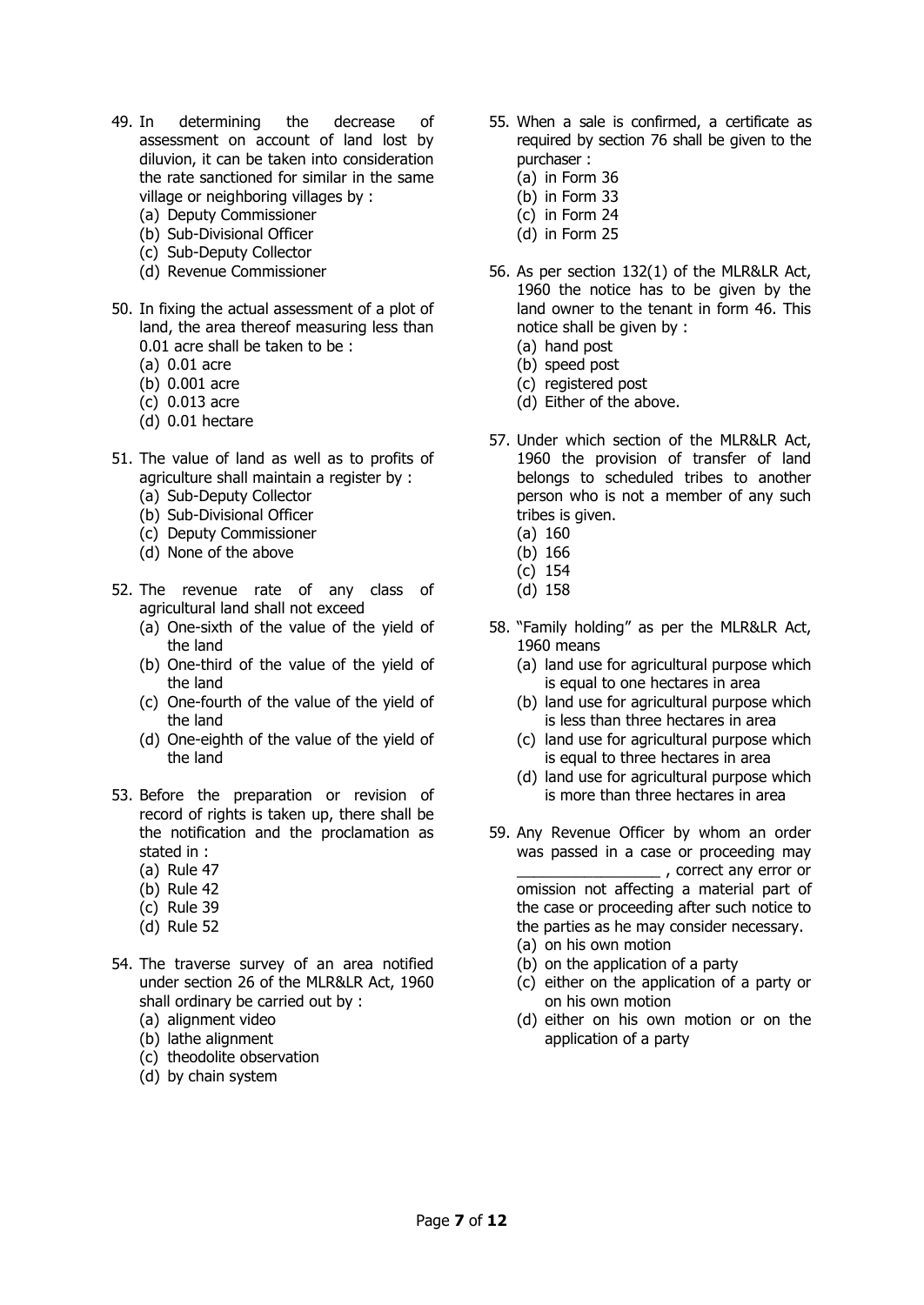- 60. A void judgment has been defined as :
	- (a) One which has no legal force or effect validity of which may be asserted by a person whose rights are affected at any time and at any place directly or collaterally.
	- (b) One which has legal effect in validity of which may be asserted by a person whose rights are affected at any time and at any place directly or collaterally.
	- (c) One which has no legal force or effect invalidity of which may be asserted by a person whose rights are affected at any time and at any place directly or collaterally.
	- (d) One which has legal force of which may be asserted by a person whose rights are affected at any time and at any place directly or collaterally.
- 61. Under section 46 of the MLR&LR Act, 1960, the objection raised under subsection (3) in the register of mutations shall be made **to** the competent authority :
	- (a) in writing
	- (b) either orally or in writing
	- (c) by publication in the newspaper
	- (d) in soft copy
- 62. Before each of the first four stages, namely traverse survey, cadastral survey, preliminary record writing and record attestation in the village informing the holders of land of probable dates of commencement of each of the stages and requiring their attendance to assist the revenue officer employed on the work in any matter incidental to any of the above stages general notice shall be served in
	- (a) Form 13 (b) Form 10
	- (c) Form 14
	- (d) Form 11
- 63. The Survey & Settlement officer shall first cause to be prepared a dagchitha in form 7. This shall be prepared by the Revenue Officer after consulting the previous record and also making local investigation, if there is any dispute, the fact shall be noted in the remarks column and the column regarding the entry where there is dispute may be left blank. All the disputes shall be referred to the
	- (a) Deputy Commissioner
	- (b) Director of Settlement and Land Records
	- (c) Survey and Settlement Officer or the Assistant Survey and Settlement **Officer**
	- (d) Sub-Divisional Officer.
- 64. The register of mutations shall be <sub>\_\_\_\_</sub>, there being a separate register for each village.
	- (a) in Form 16
	- (b) in Form 15
	- (c) in Form 17
	- (d) in Form 10
- 65. No revision shall lie after expiry of to the Tribunal or Deputy Commissioner from the date of the order to be revised
	- (a) 30 days
	- (b) 60 days
	- (c) 90 days
	- (d) 180 days
- 66. The parties to any transfer or partition made or entered into in contravention of any of the provisions of MLR&LR Act shall be punishable
	- (a) with fine of Rupees fifty
	- (b) with imprisonment one month
	- (c) with fine which may extend to one hundred rupees
	- (d) with fine and imprisonment.
- 67. All other trees, brush wood, jungles and other natural products, except in so far as the same may be property of any person, shall be preserved or disposed of in accordance with the forest rules for the time being in force by
	- (a) Deputy Commissioner
	- (b) District Magistrate
	- (c) Sub-Divisional Magistrate
	- (d) Forest Departments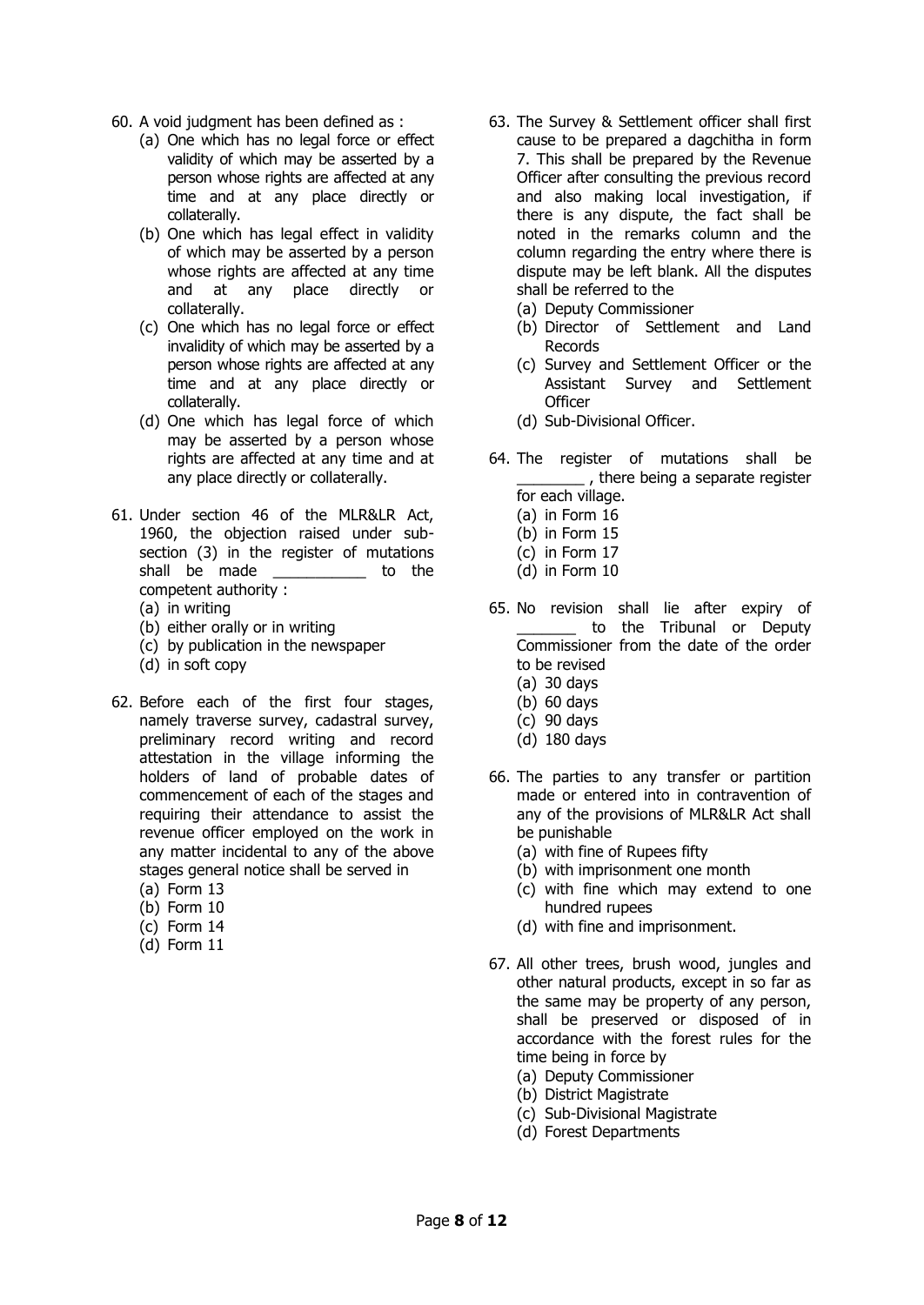- 68. Where the purchaser is restricted by any person in obtaining possession of the property, he may make an application complaining of such resistance or obstruction to
	- (a) Police station within jurisdiction
	- (b) District Magistrate
	- (c) Sub-Divisional Magistrate
	- (d) Deputy Commissioner
- 69. Every summons, notification, or other document required to be affixed or published at or in court house, shall be affixed or published at or in the office of the presiding officer of the court.
	- (a) main
	- (b) head
	- (c) branch (d) headquarters
- 70. Fees for certified copies of maps and records in respect of manuscript or typed copies shall be -
	- (a) 30 paise per folio consisting as nearly as possible 150 words or part thereof
	- (b) 50 nayepaise per folio consisting as nearly as possible 150 words or part thereof.
	- (c) 60 nayepaise per folio consisting as nearly as possible 150 words (four figures counting as one word) or part thereof.
	- (d) None of the above.
- 71. The Manipur State Hill Peoples (Administration) Regulation, 1947 has been repealed by –
	- (a) The Manipur District Council Act, 1961
	- (b) The Manipur (Village Authorities in Hill Areas) Act, 1956
	- (c) The Manipur Hill Areas (Village Authorities) Act, 1956
	- (d) The Manipur Autonomous District Council Act, 1961
- 72. Under what provisions of the Manipur (Village Authorities in Hill Areas) Act, 1956, the Chairman of the Authority of that village shall be elected where there is no such Chief or Khullakpa?
	- (a) Sec 3(1)
	- (b) Sec 3 (4)
	- (c) Sec 10
	- (d) None of the above.
- 73. The village authority hasbeen vested some power under section 16 of the Manipur (Village Authorities in Hill Areas) Act, 1956 to cause an arrest without any order from a magistrate and without a warrant. Choose the wrong answer from the following functions.
	- (a) any person against whom a hue and cry has been raised on the ground of his having been concerned in any heinous offence, whether such offence has been or is being committed within its jurisdiction or outside it,
	- (b) any person designing to commit any heinous offence of which the Village Authority has knowledge, if the commission of offence can otherwise be prevented,
	- (c) any person who obstructs the Village Authority in the performance of its functions under this Act or rules made thereunder or a police officer while in the execution of his duty, and
	- (d) any person who has escaped, or attempts to escape from lawful custody,
- 74. There shall be a village authority for every village having \_\_\_\_\_\_\_\_\_\_\_ tax-paying houses.
	- (a) not less than twenty
	- (b) more than twenty
	- (c) twenty or more
	- (d) twenty five
- 75. To be a membership of the village authority he shall :
	- (a) not be a citizen of India
	- (b) attain the minimum age of twenty-five years
	- (c) not be registered in the electoral roll as a voter for the election of a member of the village authority,
	- (d) a Government employee
- 76. Who is the authority to decide the matter where any property or any right in or over any property is claimed by or on behalf of the Government or by any person against the Government and the claim is disputed? (a) District Court
	- (b) Deputy Commissioner
	- (c) Additional District Magistrate
	- (d) Commissioner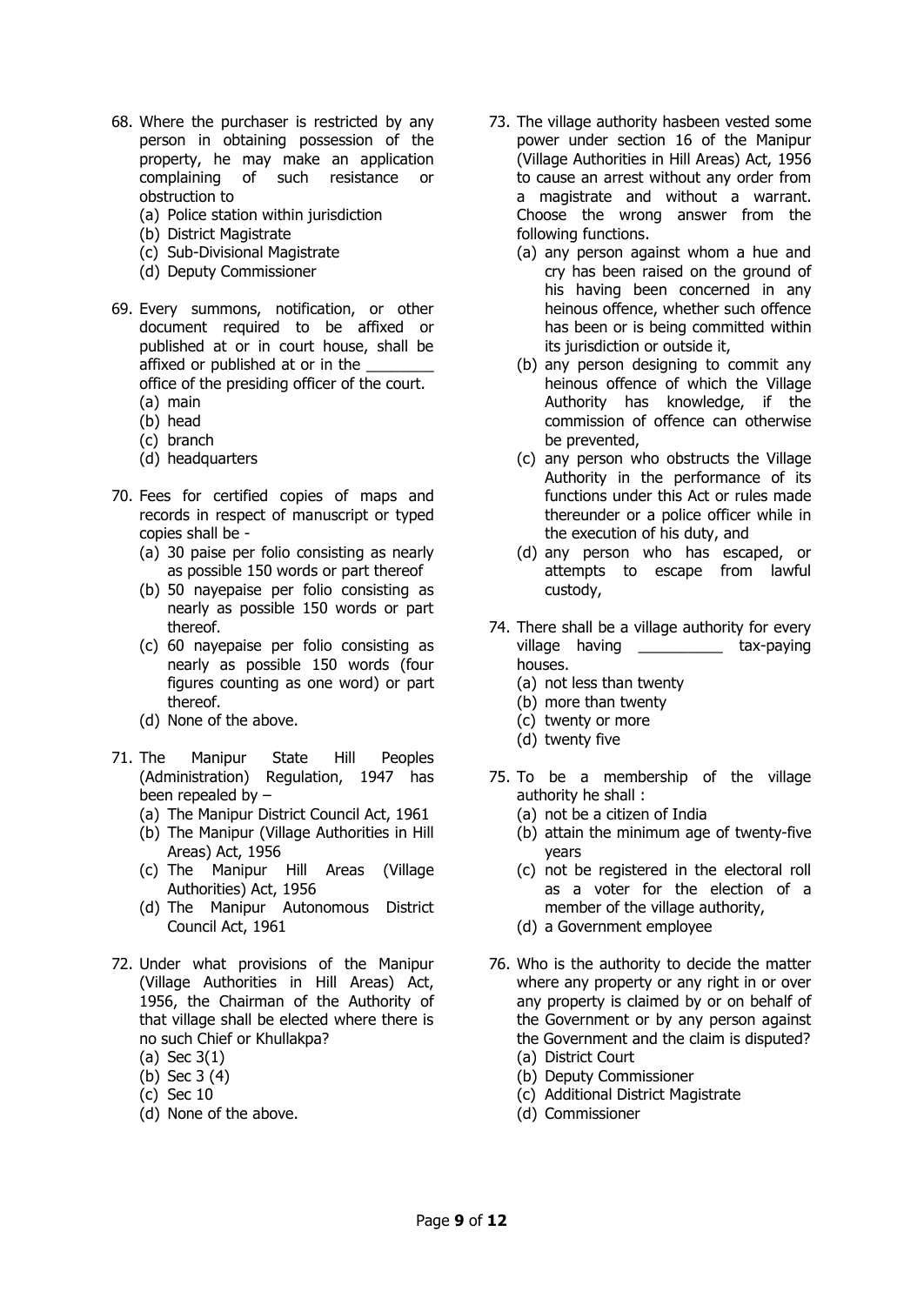- 77. If a dispute arises as to the election of any member of a village authority, the matter shall be referred to the :
	- (a) Returning Officer
	- (b) Sub-Divisional Officer,
	- (c) Deputy Commissioner
	- (d) Chairman of Village Authority
- 78. Under the Manipur (Village Authorities in Hill Areas) Act, 1956, a case before a village court may be instituted by :
	- (a) a complaint, made orally to a Chairman of the village court.
	- (b) a complaint, made in writing to a member of the village court.
	- (c) a complaint, made orally or in writing to a Chairman of the Village Court.
	- (d) a complaint, made orally or in writing to a member of the village court.
- 79. To be registered as a voter at any election of the members of the village authorities, the person should attain the age of :
	- (a) 25 years
	- (b) 21 years
	- (c) 18 years
	- (d) 30 years
- 80. Subject to the general superintendence and control of the Deputy Commissioner, the \_\_\_\_\_\_\_\_\_\_\_\_ shall have control over the Village Authorities within the local limits of his jurisdiction.
	- (a) Chairman of Village Authority
	- (b) Additional District Magistrate
	- (c) Sub-Divisional Magistrate
	- (d) Executive Magistrate
- 81. A member of the village authority may submit his resignation letter from his office to the?
	- (a) Deputy Commissioner
	- (b) Sub-Divisional Officer
	- (c) Returning Officer
	- (d) Chairman of Village Authority.
- 82. Who is the authority person to appoint the authority member of Village Authority to be a village court?
	- (a) Deputy Commissioner,
	- (b) Sub Divisional Officer
	- (c) Chief of Village
	- (d) Governor of Manipur
- 83. All proceedings before a village court shall be communicated in :
	- (a) Local language
	- (b) Manipuri language
	- (c) English language
	- (d) None of the above
- 84. The rules for carrying out the purposes of the Manipur (Village Authorities in Hill Areas) Act, 1956 are made by the :
	- (a) Chief of the Village
	- (b) Commissioner
	- (c) Chief Secretary
	- (d) Governor of Manipur
- 85. Which of the following is one of the offences triable by a village court under section 20 of the Manipur (Village Authorities in Hill Areas) Act, 1956?
	- (a) Offences under section 35 of the Police Act, 1861.
	- (b) Offences under section 34, 36 and 27 of the Cattle Trespass Act, 1871.
	- (c) Offences under section 34 of the Police Act, 1861.
	- (d) Offences under enactments [other than the Indian Penal Code and the Manipur (Village Authorities in Hill Areas) Act 1956] or any rules and byelaws made thereunder which are punishable with fine only up-to a limit of one hundred rupees.
- 86. The Deputy Commissioner may remove any member of a village authority from his office on any of the following ground. Choose the wrong answer from the following option
	- (a) Who is convicted of any bailable offence ; or
	- (b) Who refuses to act, or becomes incapable of acting or is declared to be insolvent ; or
	- (c) Who has been declared by notification to be disqualified for employment in the public service ; or
	- (d) Who, without an excuse sufficient in the opinion of the Deputy Commissioner, absents himself from six consecutive meetings of the village Authority ; or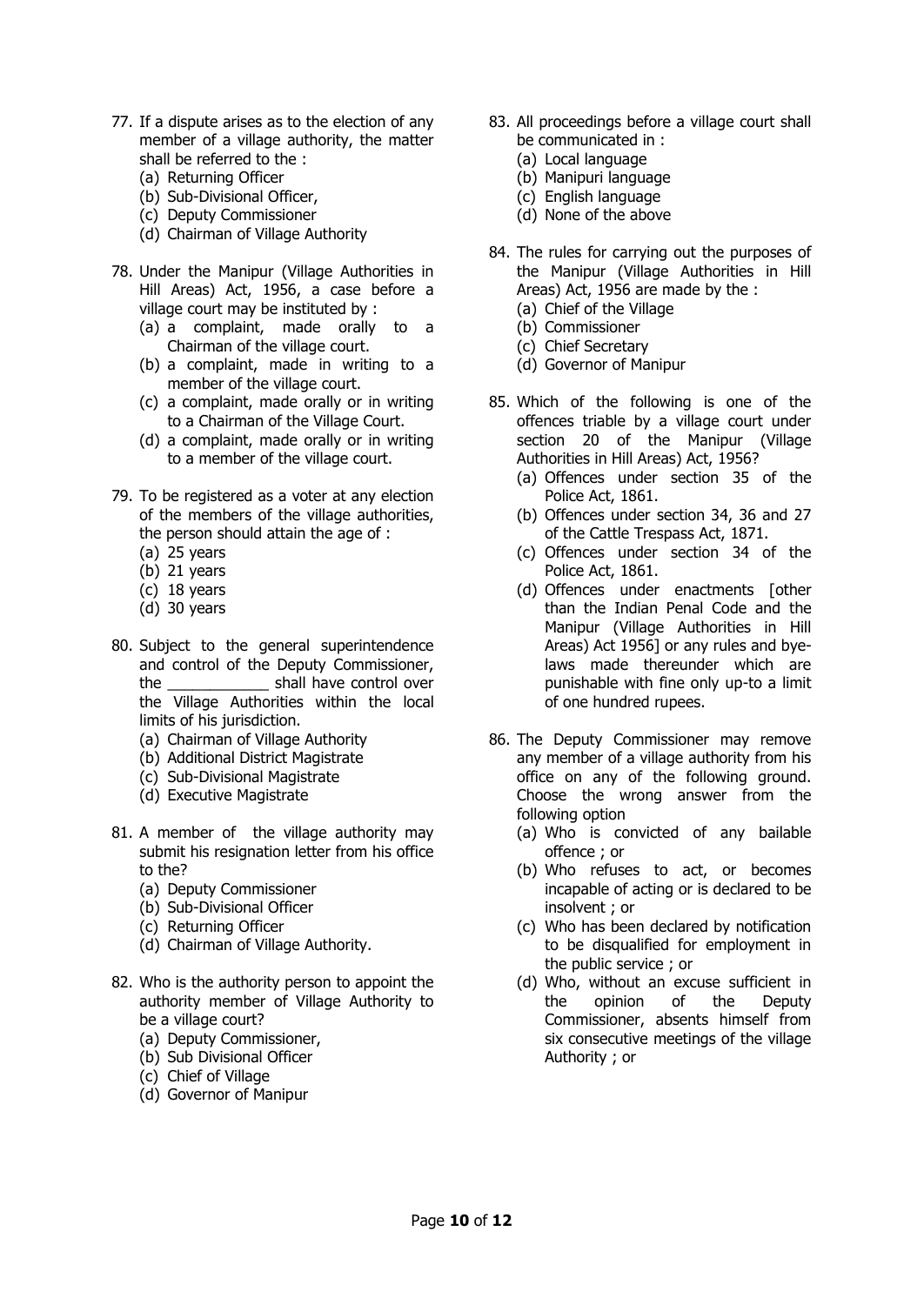- 87. In determining the amount of compensation to be awarded for land acquired including the rehabilitation and resettlements, the Authority shall take into consideration whether the collector has followed the parameters set out under
	- (a) Section 28
	- (b) Section 26
	- (c) Section 26 to 30
	- (d) Section 26 to 30 and provisions under chapter V of the Act
- 88. When the amount of compensation has been settled, if any dispute arises as to the apportionment of the same or any part thereof, or as to the persons to whom the same or any part thereof is payable, the Collector may refer such disputes to the
	- (a) High court
	- (b) Authority
	- (c) State government (d) None of the above
- 89. No one who is not an Indian national shall be eligible for allotment of land under
	- (a) section 4
	- (b) section 11
	- (c) section 14
	- (d) None of the above
- 90. Notwithstanding anything contained in rules \_\_\_\_\_\_\_, the Deputy Commissioner may, by an order in writing, suspend or remit payment of any premium or any part thereof if in his opinion the allottee has not any sufficient means to make such payment.
	- (a) 5 to 10
	- (b) 5 t0 13
	- (c) 5 to 15
	- (d) 5 to 17
- 91. Provided that before allowing suspension or remission of payment of premium in whole or in part in respect of town land, prior approval of the \_\_\_\_\_\_ shall be obtained.
	- (a) Collector of land acquisition
	- (b) Deputy Commissioner
	- (c) Commissioner Revenue
	- (d) Government
- 92. An amount \_\_\_\_\_\_\_\_\_\_\_ the market value of the land shall be charged as premium for allotment of any town land.
	- (a) of one third of
	- (b) of two third of
	- (c) to half of
	- (d) equal to
- 93. In case the allottee is a co-operative farming society and the registration of such a society is example within ten years from the date of allotment, the land allotted to such society shall there upon be deemed to have been resumed by the Government, and the Government shall not be liable to pay any compensation.
	- (a) cancelled
	- (b) void
	- (c) terminated
	- (d) invalid
- 94. Any land within the limits of a municipality, notified area or cantonment mean to?
	- (a) City
	- (b) Town land
	- (c) Metropolitan
	- (d) None of the above
- 95. Whenever, it appears to the appropriate Government that land in any area is required or likely to be required for any purpose, a notification (hereinafter referred to as preliminary notification) to that effect along with details of the land to be acquired in rural and urban areas shall be published under:
	- (a) Section 4
	- (b) Section 5
	- (c) Section 11
	- (d) Section 19
- 96. The Land Acquisition Act, 1894 has been repealed by –
	- (a) The Right to Fair and Transparency in Land Acquisition, Rehabilitation and Resettlement Act, 2015
	- (b) The Right to Fair and Transparency in Land Acquisition, Resettlement and Rehabilitation Act, 2015
	- (c) The Right to Fair Compensation and Transparency in Land Acquisition, Rehabilitation and Resettlement Act, 2013
	- (d) The Right to Fair Compensation and Transparency in Land Acquisition, Resettlement and Rehabilitation Act, 2013